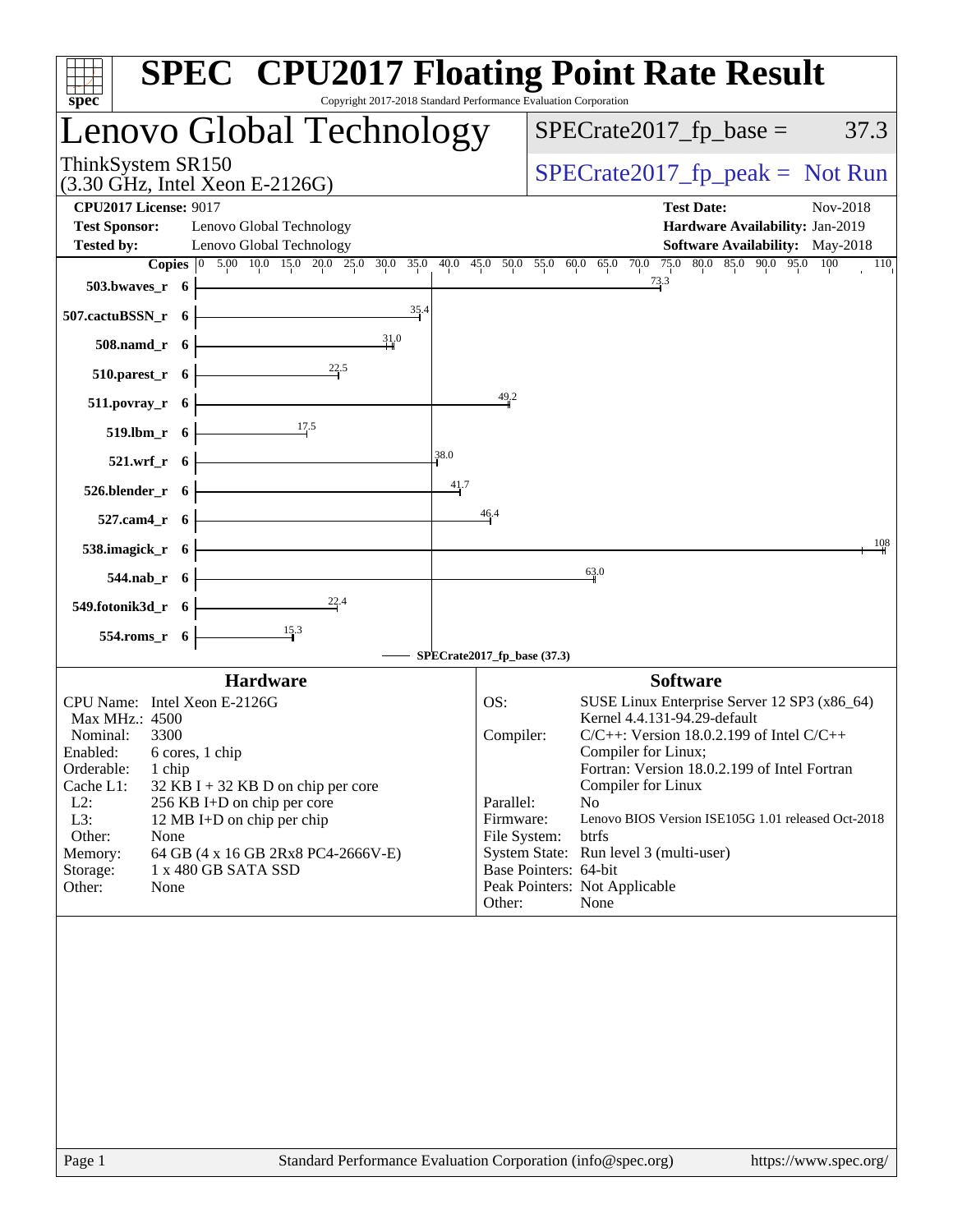

# Lenovo Global Technology

(3.30 GHz, Intel Xeon E-2126G)

 $SPECTate2017<sub>fr</sub> peak = Not Run$ 

 $SPECTate2017<sub>fp</sub> base =  $37.3$$ 

**[Test Sponsor:](http://www.spec.org/auto/cpu2017/Docs/result-fields.html#TestSponsor)** Lenovo Global Technology **[Hardware Availability:](http://www.spec.org/auto/cpu2017/Docs/result-fields.html#HardwareAvailability)** Jan-2019 **[Tested by:](http://www.spec.org/auto/cpu2017/Docs/result-fields.html#Testedby)** Lenovo Global Technology **[Software Availability:](http://www.spec.org/auto/cpu2017/Docs/result-fields.html#SoftwareAvailability)** May-2018

**[CPU2017 License:](http://www.spec.org/auto/cpu2017/Docs/result-fields.html#CPU2017License)** 9017 **[Test Date:](http://www.spec.org/auto/cpu2017/Docs/result-fields.html#TestDate)** Nov-2018

## **[Results Table](http://www.spec.org/auto/cpu2017/Docs/result-fields.html#ResultsTable)**

|                          | <b>Base</b>   |                |                |                |            | <b>Peak</b>    |       |               |                |              |                |              |                |              |
|--------------------------|---------------|----------------|----------------|----------------|------------|----------------|-------|---------------|----------------|--------------|----------------|--------------|----------------|--------------|
| <b>Benchmark</b>         | <b>Copies</b> | <b>Seconds</b> | Ratio          | <b>Seconds</b> | Ratio      | <b>Seconds</b> | Ratio | <b>Copies</b> | <b>Seconds</b> | <b>Ratio</b> | <b>Seconds</b> | <b>Ratio</b> | <b>Seconds</b> | <b>Ratio</b> |
| $503.bwaves_r$           | 6             | 821            | 73.3           | 821            | 73.3       | 821            | 73.3  |               |                |              |                |              |                |              |
| 507.cactuBSSN r          | 6             | 215            | 35.3           | 215            | 35.4       | 214            | 35.4  |               |                |              |                |              |                |              |
| $508$ .namd $r$          | 6             | 189            | 30.1           | 184            | 31.0       | 183            | 31.2  |               |                |              |                |              |                |              |
| 510.parest_r             | 6             | 698            | 22.5           | 699            | 22.5       | 696            | 22.5  |               |                |              |                |              |                |              |
| 511.povray_r             | 6             | 283            | 49.5           | 284            | 49.2       | 285            | 49.2  |               |                |              |                |              |                |              |
| 519.lbm r                | 6             | 361            | 17.5           | 361            | 17.5       | 361            | 17.5  |               |                |              |                |              |                |              |
| $521$ .wrf r             | 6             | 353            | 38.0           | 353            | 38.0       | 353            | 38.1  |               |                |              |                |              |                |              |
| 526.blender r            | 6             | 219            | 41.7           | 220            | 41.6       | 219            | 41.7  |               |                |              |                |              |                |              |
| $527$ .cam $4r$          | 6             | 226            | 46.4           | 226            | 46.5       | 226            | 46.4  |               |                |              |                |              |                |              |
| 538.imagick_r            | 6             | 137            | 109            | 138            | <b>108</b> | 142            | 105   |               |                |              |                |              |                |              |
| $544$ .nab_r             | 6             | 160            | 63.0           | 160            | 63.1       | 161            | 62.8  |               |                |              |                |              |                |              |
| 549.fotonik3d r          | 6             | 1045           | 22.4           | 1046           | 22.4       | 1045           | 22.4  |               |                |              |                |              |                |              |
| $554$ .roms_r            | 6             | 621            | 15.3           | 618            | 15.4       | 630            | 15.1  |               |                |              |                |              |                |              |
| $SPECrate2017$ fp base = |               |                | 37.3           |                |            |                |       |               |                |              |                |              |                |              |
| $SPECrate2017$ fp peak = |               |                | <b>Not Run</b> |                |            |                |       |               |                |              |                |              |                |              |

Results appear in the [order in which they were run.](http://www.spec.org/auto/cpu2017/Docs/result-fields.html#RunOrder) Bold underlined text [indicates a median measurement.](http://www.spec.org/auto/cpu2017/Docs/result-fields.html#Median)

## **[Submit Notes](http://www.spec.org/auto/cpu2017/Docs/result-fields.html#SubmitNotes)**

 The taskset mechanism was used to bind copies to processors. The config file option 'submit' was used to generate taskset commands to bind each copy to a specific processor. For details, please see the config file.

## **[Operating System Notes](http://www.spec.org/auto/cpu2017/Docs/result-fields.html#OperatingSystemNotes)**

Stack size set to unlimited using "ulimit -s unlimited"

## **[General Notes](http://www.spec.org/auto/cpu2017/Docs/result-fields.html#GeneralNotes)**

Environment variables set by runcpu before the start of the run: LD\_LIBRARY\_PATH = "/home/cpu2017-1.0.5-ic18.0u2/lib/ia32:/home/cpu2017-1.0.5-ic18.0u2/lib/intel64" LD\_LIBRARY\_PATH = "\$LD\_LIBRARY\_PATH:/home/cpu2017-1.0.5-ic18.0u2/je5.0.1-32:/home/cpu2017-1.0.5-ic18.0u2/je5.0.1-64"

 Binaries compiled on a system with 1x Intel Core i7-6700K CPU + 32GB RAM memory using Redhat Enterprise Linux 7.5 Transparent Huge Pages enabled by default Prior to runcpu invocation Filesystem page cache synced and cleared with: sync; echo 3> /proc/sys/vm/drop\_caches Yes: The test sponsor attests, as of date of publication, that CVE-2017-5754 (Meltdown) is mitigated in the system as tested and documented. Yes: The test sponsor attests, as of date of publication, that CVE-2017-5753 (Spectre variant 1)

**(Continued on next page)**

| Page 2 | Standard Performance Evaluation Corporation (info@spec.org) | https://www.spec.org/ |
|--------|-------------------------------------------------------------|-----------------------|
|--------|-------------------------------------------------------------|-----------------------|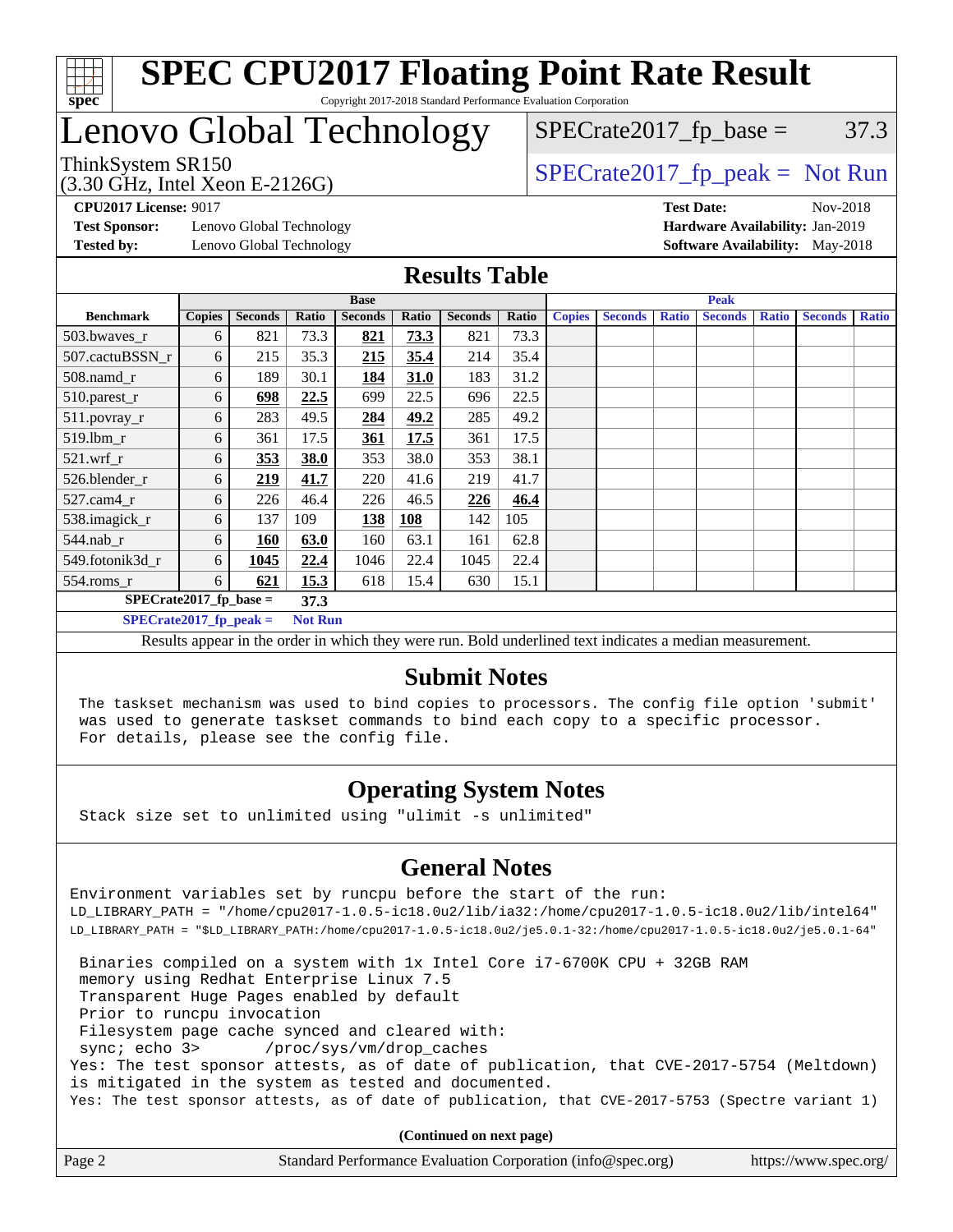| S<br>ne |  |  |  |  |  |  |
|---------|--|--|--|--|--|--|

# Lenovo Global Technology

ThinkSystem SR150  $SPECrate2017$  fp\_peak = Not Run

 $SPECTate2017<sub>fp</sub> base =  $37.3$$ 

(3.30 GHz, Intel Xeon E-2126G)

**[Test Sponsor:](http://www.spec.org/auto/cpu2017/Docs/result-fields.html#TestSponsor)** Lenovo Global Technology **[Hardware Availability:](http://www.spec.org/auto/cpu2017/Docs/result-fields.html#HardwareAvailability)** Jan-2019 **[Tested by:](http://www.spec.org/auto/cpu2017/Docs/result-fields.html#Testedby)** Lenovo Global Technology **[Software Availability:](http://www.spec.org/auto/cpu2017/Docs/result-fields.html#SoftwareAvailability)** May-2018

**[CPU2017 License:](http://www.spec.org/auto/cpu2017/Docs/result-fields.html#CPU2017License)** 9017 **[Test Date:](http://www.spec.org/auto/cpu2017/Docs/result-fields.html#TestDate)** Nov-2018

## **[General Notes \(Continued\)](http://www.spec.org/auto/cpu2017/Docs/result-fields.html#GeneralNotes)**

is mitigated in the system as tested and documented. Yes: The test sponsor attests, as of date of publication, that CVE-2017-5715 (Spectre variant 2) is mitigated in the system as tested and documented.

## **[Platform Notes](http://www.spec.org/auto/cpu2017/Docs/result-fields.html#PlatformNotes)**

Page 3 Standard Performance Evaluation Corporation [\(info@spec.org\)](mailto:info@spec.org) <https://www.spec.org/> BIOS configuration: Choose Operating Mode set to Maximum Performance Execute Disable Bit set to Disable DCA set to Enable Sysinfo program /home/cpu2017-1.0.5-ic18.0u2/bin/sysinfo Rev: r5974 of 2018-05-19 9bcde8f2999c33d61f64985e45859ea9 running on linux-tsni Thu Nov 22 15:28:05 2018 SUT (System Under Test) info as seen by some common utilities. For more information on this section, see <https://www.spec.org/cpu2017/Docs/config.html#sysinfo> From /proc/cpuinfo model name : Intel(R) Xeon(R) E-2126G CPU @ 3.30GHz 1 "physical id"s (chips) 6 "processors" cores, siblings (Caution: counting these is hw and system dependent. The following excerpts from /proc/cpuinfo might not be reliable. Use with caution.) cpu cores : 6 siblings : 6 physical 0: cores 0 1 2 3 4 5 From lscpu: Architecture: x86\_64 CPU op-mode(s): 32-bit, 64-bit Byte Order: Little Endian  $CPU(s):$  6 On-line CPU(s) list: 0-5 Thread(s) per core: 1 Core(s) per socket: 6 Socket(s): 1 NUMA node(s): 1 Vendor ID: GenuineIntel CPU family: 6<br>Model: 158 Model:<br>Model name:  $Intel(R)$  Xeon(R) E-2126G CPU @ 3.30GHz Stepping: 10 CPU MHz: 4370.938 CPU max MHz: 4500.0000 CPU min MHz: 800.0000 **(Continued on next page)**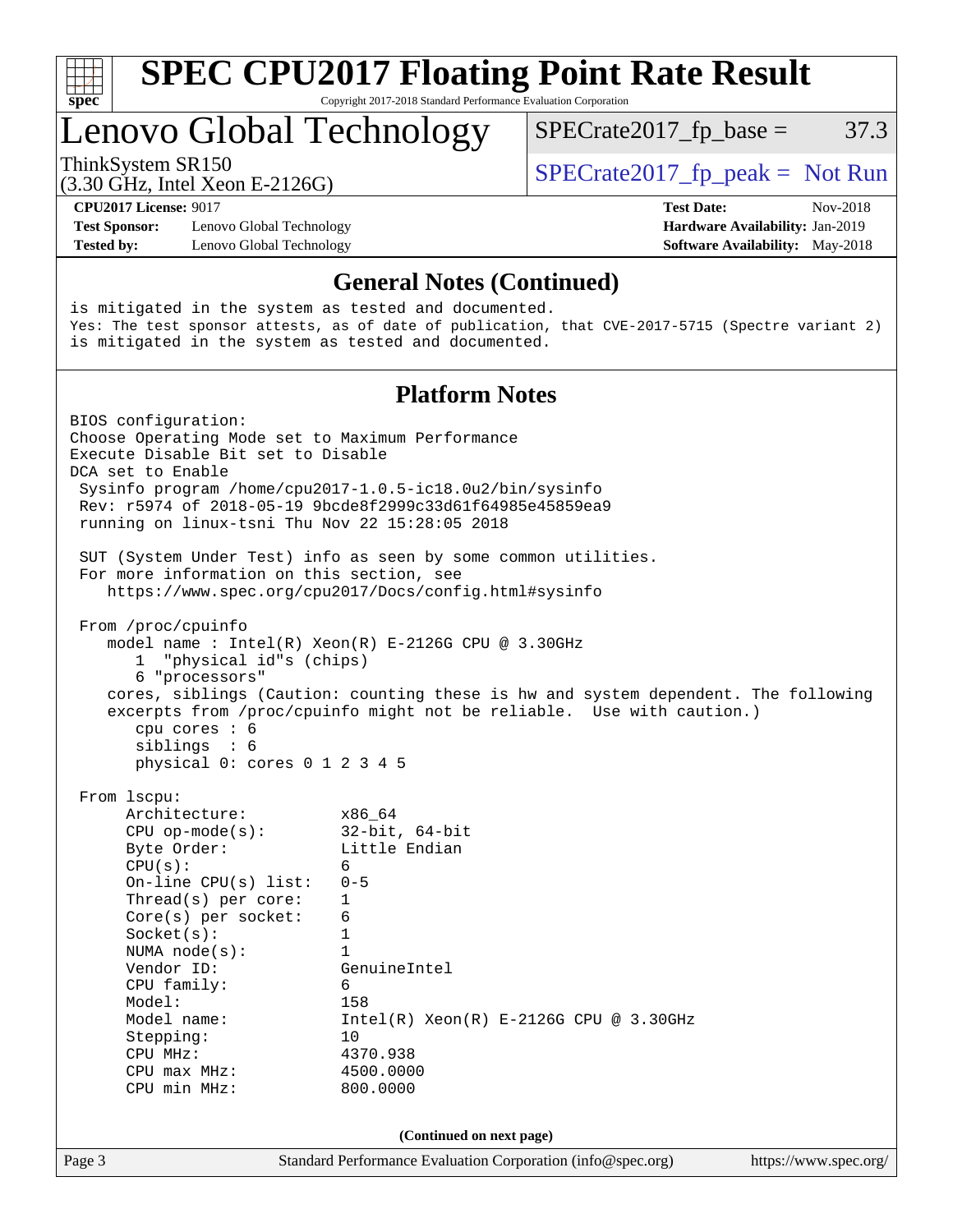

Lenovo Global Technology

 $SPECTate2017<sub>fp</sub> base =  $37.3$$ 

(3.30 GHz, Intel Xeon E-2126G)

ThinkSystem SR150<br>  $SPECTI<sub>5</sub>$  [SPECrate2017\\_fp\\_peak =](http://www.spec.org/auto/cpu2017/Docs/result-fields.html#SPECrate2017fppeak) Not Run

**[CPU2017 License:](http://www.spec.org/auto/cpu2017/Docs/result-fields.html#CPU2017License)** 9017 **[Test Date:](http://www.spec.org/auto/cpu2017/Docs/result-fields.html#TestDate)** Nov-2018

**[Test Sponsor:](http://www.spec.org/auto/cpu2017/Docs/result-fields.html#TestSponsor)** Lenovo Global Technology **[Hardware Availability:](http://www.spec.org/auto/cpu2017/Docs/result-fields.html#HardwareAvailability)** Jan-2019 **[Tested by:](http://www.spec.org/auto/cpu2017/Docs/result-fields.html#Testedby)** Lenovo Global Technology **[Software Availability:](http://www.spec.org/auto/cpu2017/Docs/result-fields.html#SoftwareAvailability)** May-2018

**[Platform Notes \(Continued\)](http://www.spec.org/auto/cpu2017/Docs/result-fields.html#PlatformNotes)**

| BogoMIPS:               | 6623.97  |
|-------------------------|----------|
| Virtualization:         | $VT - x$ |
| $L1d$ cache:            | 32K      |
| Lli cache:              | 32K      |
| $L2$ cache:             | 256K     |
| $L3$ cache:             | 12288K   |
| NUMA $node0$ $CPU(s)$ : | $0 - 5$  |
| . <b>.</b>              |          |

Flags: fpu vme de pse tsc msr pae mce cx8 apic sep mtrr pge mca cmov pat pse36 clflush dts acpi mmx fxsr sse sse2 ss ht tm pbe syscall nx pdpe1gb rdtscp lm constant\_tsc art arch\_perfmon pebs bts rep\_good nopl xtopology nonstop\_tsc aperfmperf eagerfpu pni pclmulqdq dtes64 monitor ds\_cpl vmx smx est tm2 ssse3 sdbg fma cx16 xtpr pdcm pcid sse4\_1 sse4\_2 x2apic movbe popcnt tsc\_deadline\_timer aes xsave avx f16c rdrand lahf\_lm abm 3dnowprefetch ida arat epb invpcid\_single pln pts dtherm hwp hwp\_notify hwp\_act\_window hwp\_epp intel\_pt rsb\_ctxsw spec\_ctrl stibp ssbd retpoline kaiser tpr\_shadow vnmi flexpriority ept vpid fsgsbase tsc\_adjust bmi1 hle avx2 smep bmi2 erms invpcid rtm mpx rdseed adx smap clflushopt xsaveopt xsavec xgetbv1

 /proc/cpuinfo cache data cache size : 12288 KB

 From numactl --hardware WARNING: a numactl 'node' might or might not correspond to a physical chip. available: 1 nodes (0)

 node 0 cpus: 0 1 2 3 4 5 node 0 size: 64381 MB node 0 free: 63846 MB

node distances:

node 0

 0: 10 From /proc/meminfo MemTotal: 65926172 kB HugePages\_Total: 0

Hugepagesize: 2048 kB

 From /etc/\*release\* /etc/\*version\* SuSE-release: SUSE Linux Enterprise Server 12 (x86\_64) VERSION = 12

PATCHLEVEL = 3

 # This file is deprecated and will be removed in a future service pack or release. # Please check /etc/os-release for details about this release. os-release:

 NAME="SLES" VERSION="12-SP3"

VERSION\_ID="12.3"

**(Continued on next page)**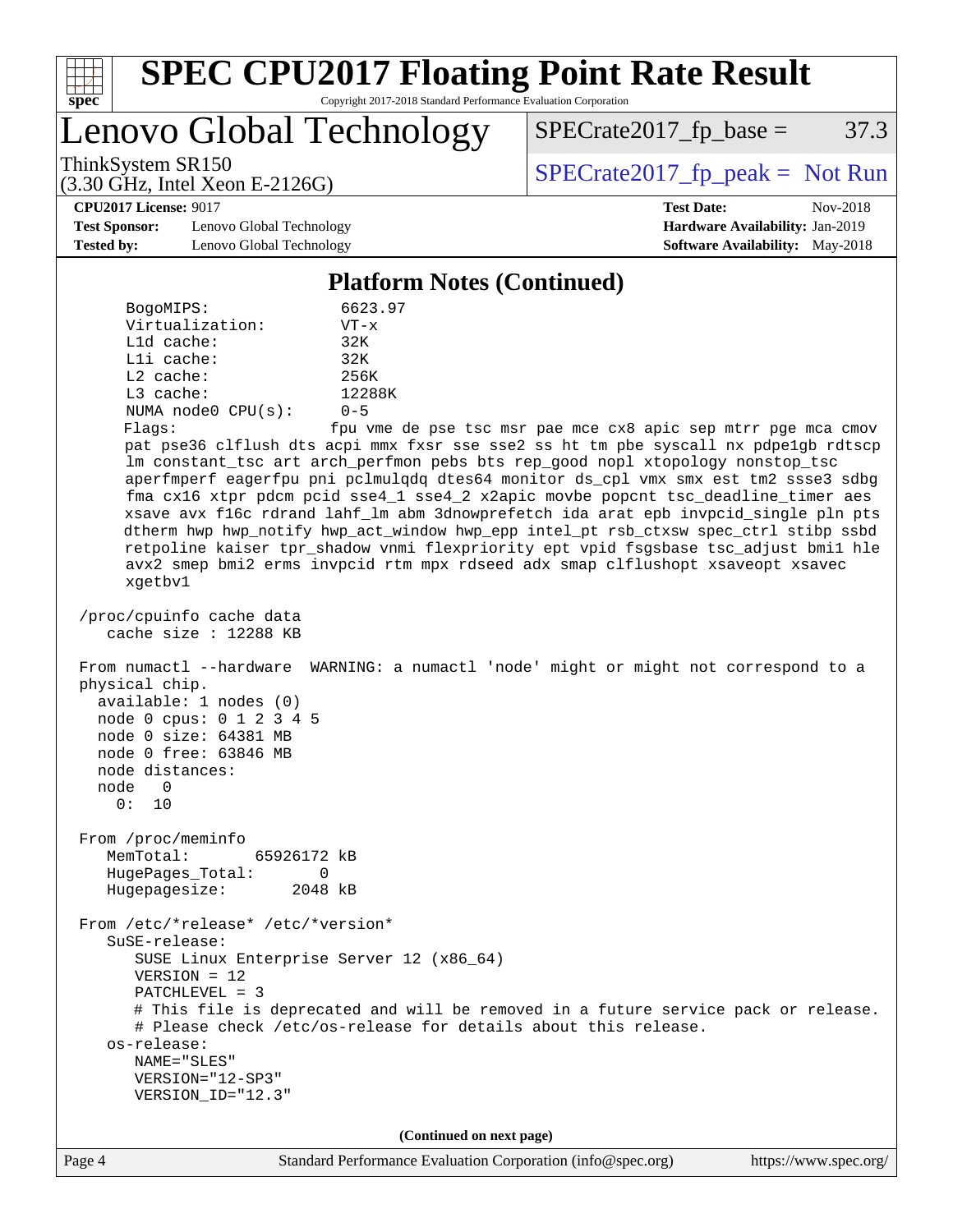

Lenovo Global Technology

ThinkSystem SR150<br>  $SPECTI<sub>5</sub>$  [SPECrate2017\\_fp\\_peak =](http://www.spec.org/auto/cpu2017/Docs/result-fields.html#SPECrate2017fppeak) Not Run

 $SPECTate2017<sub>fp</sub> base =  $37.3$$ 

(3.30 GHz, Intel Xeon E-2126G)

**[Test Sponsor:](http://www.spec.org/auto/cpu2017/Docs/result-fields.html#TestSponsor)** Lenovo Global Technology **[Hardware Availability:](http://www.spec.org/auto/cpu2017/Docs/result-fields.html#HardwareAvailability)** Jan-2019 **[Tested by:](http://www.spec.org/auto/cpu2017/Docs/result-fields.html#Testedby)** Lenovo Global Technology **[Software Availability:](http://www.spec.org/auto/cpu2017/Docs/result-fields.html#SoftwareAvailability)** May-2018

**[CPU2017 License:](http://www.spec.org/auto/cpu2017/Docs/result-fields.html#CPU2017License)** 9017 **[Test Date:](http://www.spec.org/auto/cpu2017/Docs/result-fields.html#TestDate)** Nov-2018

#### **[Platform Notes \(Continued\)](http://www.spec.org/auto/cpu2017/Docs/result-fields.html#PlatformNotes)**

Page 5 Standard Performance Evaluation Corporation [\(info@spec.org\)](mailto:info@spec.org) <https://www.spec.org/> PRETTY\_NAME="SUSE Linux Enterprise Server 12 SP3" ID="sles" ANSI\_COLOR="0;32" CPE\_NAME="cpe:/o:suse:sles:12:sp3" uname -a: Linux linux-tsni 4.4.131-94.29-default #1 SMP Mon May 21 14:41:34 UTC 2018 (f49bc78) x86\_64 x86\_64 x86\_64 GNU/Linux Kernel self-reported vulnerability status: CVE-2017-5754 (Meltdown): Mitigation: PTI CVE-2017-5753 (Spectre variant 1): Mitigation: \_\_user pointer sanitization CVE-2017-5715 (Spectre variant 2): Mitigation: IBRS+IBPB run-level 3 Nov 22 15:23 SPEC is set to: /home/cpu2017-1.0.5-ic18.0u2 Filesystem Type Size Used Avail Use% Mounted on /dev/md126p2 btrfs 446G 18G 428G 4% /home Additional information from dmidecode follows. WARNING: Use caution when you interpret this section. The 'dmidecode' program reads system data which is "intended to allow hardware to be accurately determined", but the intent may not be met, as there are frequent changes to hardware, firmware, and the "DMTF SMBIOS" standard. BIOS Lenovo -[ISE105G-1.01]- 10/25/2018 Memory: 4x Micron 18ASF2G72AZ-2G6D1 16 GB 2 rank 2666 (End of data from sysinfo program) **[Compiler Version Notes](http://www.spec.org/auto/cpu2017/Docs/result-fields.html#CompilerVersionNotes)** ============================================================================== CC 519.lbm\_r(base) 538.imagick\_r(base) 544.nab\_r(base) ----------------------------------------------------------------------------- icc (ICC) 18.0.2 20180210 Copyright (C) 1985-2018 Intel Corporation. All rights reserved. ------------------------------------------------------------------------------ ============================================================================== CXXC 508.namd\_r(base) 510.parest\_r(base) ----------------------------------------------------------------------------- icpc (ICC) 18.0.2 20180210 Copyright (C) 1985-2018 Intel Corporation. All rights reserved. ------------------------------------------------------------------------------ **(Continued on next page)**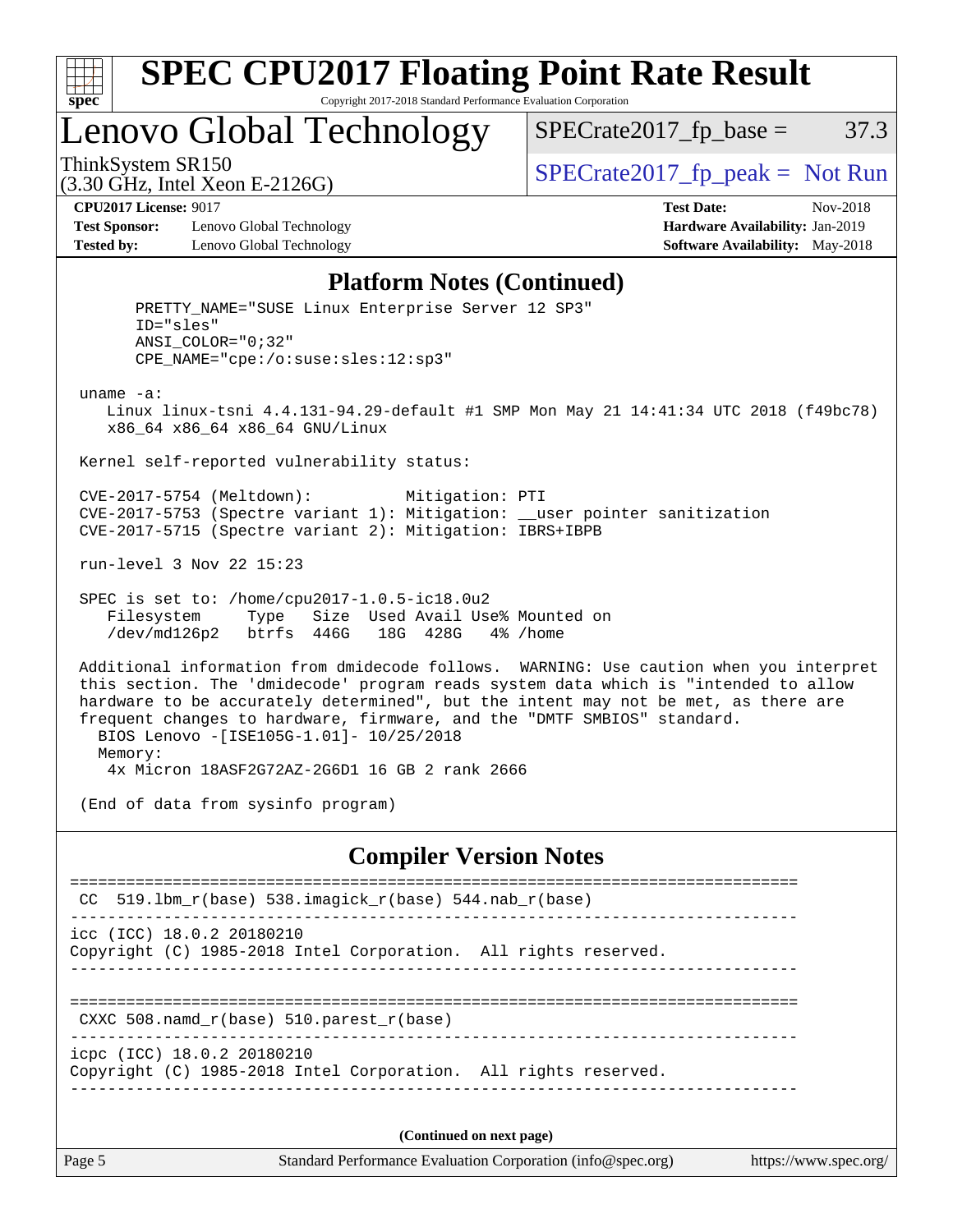

# **[SPEC CPU2017 Floating Point Rate Result](http://www.spec.org/auto/cpu2017/Docs/result-fields.html#SPECCPU2017FloatingPointRateResult)**

Copyright 2017-2018 Standard Performance Evaluation Corporation

## Lenovo Global Technology

 $SPECTate2017_fp\_peak = Not Run$ 

 $SPECTate2017_fp\_base = 37.3$ 

(3.30 GHz, Intel Xeon E-2126G)

**[Test Sponsor:](http://www.spec.org/auto/cpu2017/Docs/result-fields.html#TestSponsor)** Lenovo Global Technology **[Hardware Availability:](http://www.spec.org/auto/cpu2017/Docs/result-fields.html#HardwareAvailability)** Jan-2019 **[Tested by:](http://www.spec.org/auto/cpu2017/Docs/result-fields.html#Testedby)** Lenovo Global Technology **[Software Availability:](http://www.spec.org/auto/cpu2017/Docs/result-fields.html#SoftwareAvailability)** May-2018

**[CPU2017 License:](http://www.spec.org/auto/cpu2017/Docs/result-fields.html#CPU2017License)** 9017 **[Test Date:](http://www.spec.org/auto/cpu2017/Docs/result-fields.html#TestDate)** Nov-2018

## **[Compiler Version Notes \(Continued\)](http://www.spec.org/auto/cpu2017/Docs/result-fields.html#CompilerVersionNotes)**

| 511.povray r(base) 526.blender r(base)<br>CC                                                                                  |  |  |
|-------------------------------------------------------------------------------------------------------------------------------|--|--|
| icpc (ICC) 18.0.2 20180210<br>Copyright (C) 1985-2018 Intel Corporation. All rights reserved.<br>icc (ICC) 18.0.2 20180210    |  |  |
| Copyright (C) 1985-2018 Intel Corporation. All rights reserved.                                                               |  |  |
| FC 507.cactuBSSN r(base)                                                                                                      |  |  |
| icpc (ICC) 18.0.2 20180210<br>Copyright (C) 1985-2018 Intel Corporation. All rights reserved.<br>icc (ICC) 18.0.2 20180210    |  |  |
| Copyright (C) 1985-2018 Intel Corporation. All rights reserved.<br>ifort (IFORT) 18.0.2 20180210                              |  |  |
| Copyright (C) 1985-2018 Intel Corporation. All rights reserved.                                                               |  |  |
|                                                                                                                               |  |  |
| 503.bwaves_r(base) 549.fotonik3d_r(base) 554.roms_r(base)<br>FC                                                               |  |  |
| ifort (IFORT) 18.0.2 20180210<br>Copyright (C) 1985-2018 Intel Corporation. All rights reserved.                              |  |  |
| 521.wrf $r(base)$ 527.cam4 $r(base)$<br>CC.                                                                                   |  |  |
| ifort (IFORT) 18.0.2 20180210<br>Copyright (C) 1985-2018 Intel Corporation. All rights reserved.<br>icc (ICC) 18.0.2 20180210 |  |  |
| Copyright (C) 1985-2018 Intel Corporation. All rights reserved.                                                               |  |  |

## **[Base Compiler Invocation](http://www.spec.org/auto/cpu2017/Docs/result-fields.html#BaseCompilerInvocation)**

[C benchmarks](http://www.spec.org/auto/cpu2017/Docs/result-fields.html#Cbenchmarks): [icc -m64 -std=c11](http://www.spec.org/cpu2017/results/res2018q4/cpu2017-20181126-09877.flags.html#user_CCbase_intel_icc_64bit_c11_33ee0cdaae7deeeab2a9725423ba97205ce30f63b9926c2519791662299b76a0318f32ddfffdc46587804de3178b4f9328c46fa7c2b0cd779d7a61945c91cd35)

[C++ benchmarks:](http://www.spec.org/auto/cpu2017/Docs/result-fields.html#CXXbenchmarks) [icpc -m64](http://www.spec.org/cpu2017/results/res2018q4/cpu2017-20181126-09877.flags.html#user_CXXbase_intel_icpc_64bit_4ecb2543ae3f1412ef961e0650ca070fec7b7afdcd6ed48761b84423119d1bf6bdf5cad15b44d48e7256388bc77273b966e5eb805aefd121eb22e9299b2ec9d9)

**(Continued on next page)**

Page 6 Standard Performance Evaluation Corporation [\(info@spec.org\)](mailto:info@spec.org) <https://www.spec.org/>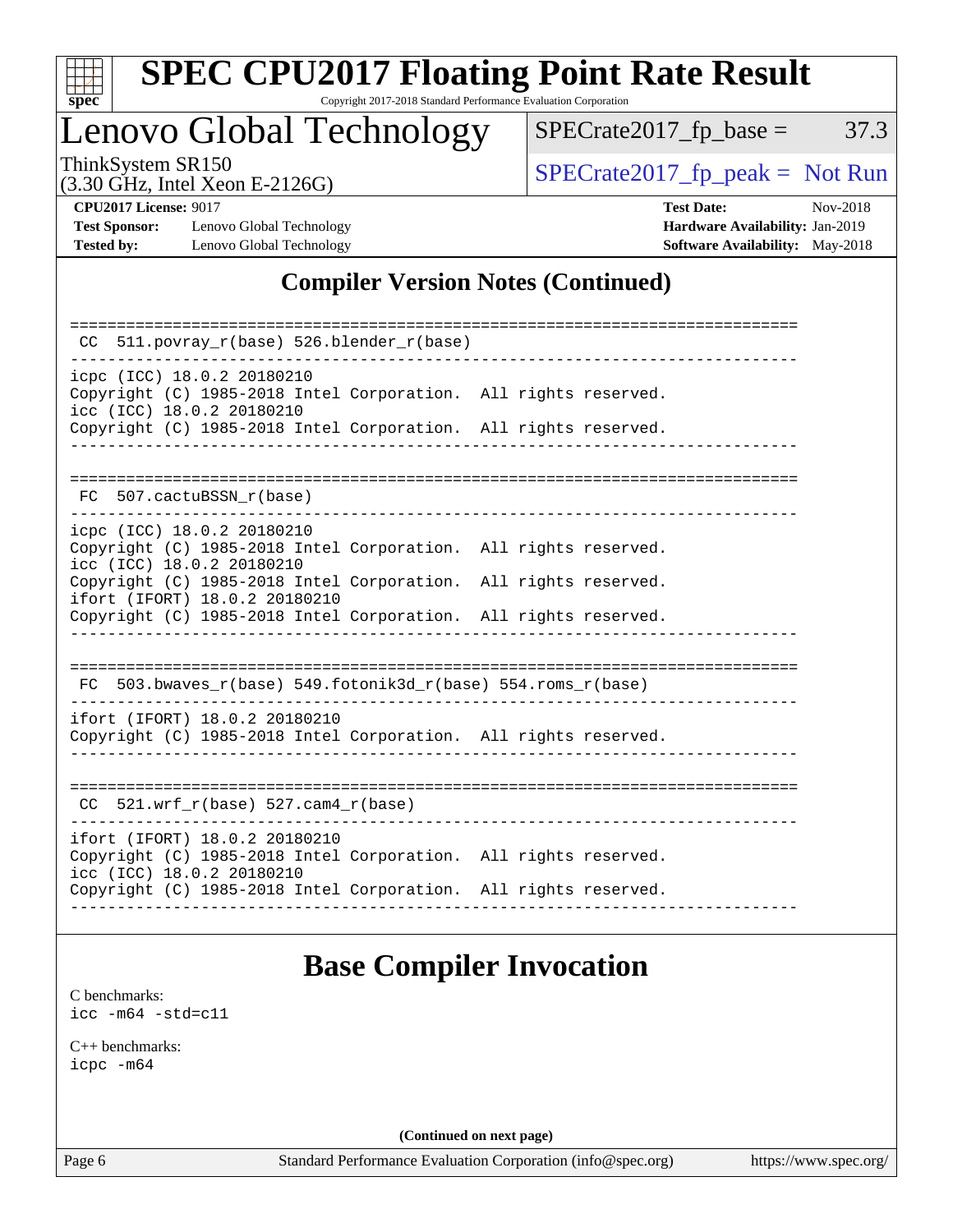

# Lenovo Global Technology

 $SPECTate2017<sub>fp</sub> base =  $37.3$$ 

(3.30 GHz, Intel Xeon E-2126G)

ThinkSystem SR150<br>  $SPECTI<sub>5</sub>$  [SPECrate2017\\_fp\\_peak =](http://www.spec.org/auto/cpu2017/Docs/result-fields.html#SPECrate2017fppeak) Not Run

**[Test Sponsor:](http://www.spec.org/auto/cpu2017/Docs/result-fields.html#TestSponsor)** Lenovo Global Technology **[Hardware Availability:](http://www.spec.org/auto/cpu2017/Docs/result-fields.html#HardwareAvailability)** Jan-2019 **[Tested by:](http://www.spec.org/auto/cpu2017/Docs/result-fields.html#Testedby)** Lenovo Global Technology **[Software Availability:](http://www.spec.org/auto/cpu2017/Docs/result-fields.html#SoftwareAvailability)** May-2018

**[CPU2017 License:](http://www.spec.org/auto/cpu2017/Docs/result-fields.html#CPU2017License)** 9017 **[Test Date:](http://www.spec.org/auto/cpu2017/Docs/result-fields.html#TestDate)** Nov-2018

## **[Base Compiler Invocation \(Continued\)](http://www.spec.org/auto/cpu2017/Docs/result-fields.html#BaseCompilerInvocation)**

[Fortran benchmarks](http://www.spec.org/auto/cpu2017/Docs/result-fields.html#Fortranbenchmarks): [ifort -m64](http://www.spec.org/cpu2017/results/res2018q4/cpu2017-20181126-09877.flags.html#user_FCbase_intel_ifort_64bit_24f2bb282fbaeffd6157abe4f878425411749daecae9a33200eee2bee2fe76f3b89351d69a8130dd5949958ce389cf37ff59a95e7a40d588e8d3a57e0c3fd751)

[Benchmarks using both Fortran and C](http://www.spec.org/auto/cpu2017/Docs/result-fields.html#BenchmarksusingbothFortranandC): [ifort -m64](http://www.spec.org/cpu2017/results/res2018q4/cpu2017-20181126-09877.flags.html#user_CC_FCbase_intel_ifort_64bit_24f2bb282fbaeffd6157abe4f878425411749daecae9a33200eee2bee2fe76f3b89351d69a8130dd5949958ce389cf37ff59a95e7a40d588e8d3a57e0c3fd751) [icc -m64 -std=c11](http://www.spec.org/cpu2017/results/res2018q4/cpu2017-20181126-09877.flags.html#user_CC_FCbase_intel_icc_64bit_c11_33ee0cdaae7deeeab2a9725423ba97205ce30f63b9926c2519791662299b76a0318f32ddfffdc46587804de3178b4f9328c46fa7c2b0cd779d7a61945c91cd35)

[Benchmarks using both C and C++](http://www.spec.org/auto/cpu2017/Docs/result-fields.html#BenchmarksusingbothCandCXX): [icpc -m64](http://www.spec.org/cpu2017/results/res2018q4/cpu2017-20181126-09877.flags.html#user_CC_CXXbase_intel_icpc_64bit_4ecb2543ae3f1412ef961e0650ca070fec7b7afdcd6ed48761b84423119d1bf6bdf5cad15b44d48e7256388bc77273b966e5eb805aefd121eb22e9299b2ec9d9) [icc -m64 -std=c11](http://www.spec.org/cpu2017/results/res2018q4/cpu2017-20181126-09877.flags.html#user_CC_CXXbase_intel_icc_64bit_c11_33ee0cdaae7deeeab2a9725423ba97205ce30f63b9926c2519791662299b76a0318f32ddfffdc46587804de3178b4f9328c46fa7c2b0cd779d7a61945c91cd35)

[Benchmarks using Fortran, C, and C++:](http://www.spec.org/auto/cpu2017/Docs/result-fields.html#BenchmarksusingFortranCandCXX) [icpc -m64](http://www.spec.org/cpu2017/results/res2018q4/cpu2017-20181126-09877.flags.html#user_CC_CXX_FCbase_intel_icpc_64bit_4ecb2543ae3f1412ef961e0650ca070fec7b7afdcd6ed48761b84423119d1bf6bdf5cad15b44d48e7256388bc77273b966e5eb805aefd121eb22e9299b2ec9d9) [icc -m64 -std=c11](http://www.spec.org/cpu2017/results/res2018q4/cpu2017-20181126-09877.flags.html#user_CC_CXX_FCbase_intel_icc_64bit_c11_33ee0cdaae7deeeab2a9725423ba97205ce30f63b9926c2519791662299b76a0318f32ddfffdc46587804de3178b4f9328c46fa7c2b0cd779d7a61945c91cd35) [ifort -m64](http://www.spec.org/cpu2017/results/res2018q4/cpu2017-20181126-09877.flags.html#user_CC_CXX_FCbase_intel_ifort_64bit_24f2bb282fbaeffd6157abe4f878425411749daecae9a33200eee2bee2fe76f3b89351d69a8130dd5949958ce389cf37ff59a95e7a40d588e8d3a57e0c3fd751)

## **[Base Portability Flags](http://www.spec.org/auto/cpu2017/Docs/result-fields.html#BasePortabilityFlags)**

 503.bwaves\_r: [-DSPEC\\_LP64](http://www.spec.org/cpu2017/results/res2018q4/cpu2017-20181126-09877.flags.html#suite_basePORTABILITY503_bwaves_r_DSPEC_LP64) 507.cactuBSSN\_r: [-DSPEC\\_LP64](http://www.spec.org/cpu2017/results/res2018q4/cpu2017-20181126-09877.flags.html#suite_basePORTABILITY507_cactuBSSN_r_DSPEC_LP64) 508.namd\_r: [-DSPEC\\_LP64](http://www.spec.org/cpu2017/results/res2018q4/cpu2017-20181126-09877.flags.html#suite_basePORTABILITY508_namd_r_DSPEC_LP64) 510.parest\_r: [-DSPEC\\_LP64](http://www.spec.org/cpu2017/results/res2018q4/cpu2017-20181126-09877.flags.html#suite_basePORTABILITY510_parest_r_DSPEC_LP64) 511.povray\_r: [-DSPEC\\_LP64](http://www.spec.org/cpu2017/results/res2018q4/cpu2017-20181126-09877.flags.html#suite_basePORTABILITY511_povray_r_DSPEC_LP64) 519.lbm\_r: [-DSPEC\\_LP64](http://www.spec.org/cpu2017/results/res2018q4/cpu2017-20181126-09877.flags.html#suite_basePORTABILITY519_lbm_r_DSPEC_LP64) 521.wrf\_r: [-DSPEC\\_LP64](http://www.spec.org/cpu2017/results/res2018q4/cpu2017-20181126-09877.flags.html#suite_basePORTABILITY521_wrf_r_DSPEC_LP64) [-DSPEC\\_CASE\\_FLAG](http://www.spec.org/cpu2017/results/res2018q4/cpu2017-20181126-09877.flags.html#b521.wrf_r_baseCPORTABILITY_DSPEC_CASE_FLAG) [-convert big\\_endian](http://www.spec.org/cpu2017/results/res2018q4/cpu2017-20181126-09877.flags.html#user_baseFPORTABILITY521_wrf_r_convert_big_endian_c3194028bc08c63ac5d04de18c48ce6d347e4e562e8892b8bdbdc0214820426deb8554edfa529a3fb25a586e65a3d812c835984020483e7e73212c4d31a38223) 526.blender\_r: [-DSPEC\\_LP64](http://www.spec.org/cpu2017/results/res2018q4/cpu2017-20181126-09877.flags.html#suite_basePORTABILITY526_blender_r_DSPEC_LP64) [-DSPEC\\_LINUX](http://www.spec.org/cpu2017/results/res2018q4/cpu2017-20181126-09877.flags.html#b526.blender_r_baseCPORTABILITY_DSPEC_LINUX) [-funsigned-char](http://www.spec.org/cpu2017/results/res2018q4/cpu2017-20181126-09877.flags.html#user_baseCPORTABILITY526_blender_r_force_uchar_40c60f00ab013830e2dd6774aeded3ff59883ba5a1fc5fc14077f794d777847726e2a5858cbc7672e36e1b067e7e5c1d9a74f7176df07886a243d7cc18edfe67) 527.cam4\_r: [-DSPEC\\_LP64](http://www.spec.org/cpu2017/results/res2018q4/cpu2017-20181126-09877.flags.html#suite_basePORTABILITY527_cam4_r_DSPEC_LP64) [-DSPEC\\_CASE\\_FLAG](http://www.spec.org/cpu2017/results/res2018q4/cpu2017-20181126-09877.flags.html#b527.cam4_r_baseCPORTABILITY_DSPEC_CASE_FLAG) 538.imagick\_r: [-DSPEC\\_LP64](http://www.spec.org/cpu2017/results/res2018q4/cpu2017-20181126-09877.flags.html#suite_basePORTABILITY538_imagick_r_DSPEC_LP64) 544.nab\_r: [-DSPEC\\_LP64](http://www.spec.org/cpu2017/results/res2018q4/cpu2017-20181126-09877.flags.html#suite_basePORTABILITY544_nab_r_DSPEC_LP64) 549.fotonik3d\_r: [-DSPEC\\_LP64](http://www.spec.org/cpu2017/results/res2018q4/cpu2017-20181126-09877.flags.html#suite_basePORTABILITY549_fotonik3d_r_DSPEC_LP64) 554.roms\_r: [-DSPEC\\_LP64](http://www.spec.org/cpu2017/results/res2018q4/cpu2017-20181126-09877.flags.html#suite_basePORTABILITY554_roms_r_DSPEC_LP64)

## **[Base Optimization Flags](http://www.spec.org/auto/cpu2017/Docs/result-fields.html#BaseOptimizationFlags)**

[C benchmarks](http://www.spec.org/auto/cpu2017/Docs/result-fields.html#Cbenchmarks): [-xCORE-AVX2](http://www.spec.org/cpu2017/results/res2018q4/cpu2017-20181126-09877.flags.html#user_CCbase_f-xCORE-AVX2) [-ipo](http://www.spec.org/cpu2017/results/res2018q4/cpu2017-20181126-09877.flags.html#user_CCbase_f-ipo) [-O3](http://www.spec.org/cpu2017/results/res2018q4/cpu2017-20181126-09877.flags.html#user_CCbase_f-O3) [-no-prec-div](http://www.spec.org/cpu2017/results/res2018q4/cpu2017-20181126-09877.flags.html#user_CCbase_f-no-prec-div) [-qopt-prefetch](http://www.spec.org/cpu2017/results/res2018q4/cpu2017-20181126-09877.flags.html#user_CCbase_f-qopt-prefetch) [-ffinite-math-only](http://www.spec.org/cpu2017/results/res2018q4/cpu2017-20181126-09877.flags.html#user_CCbase_f_finite_math_only_cb91587bd2077682c4b38af759c288ed7c732db004271a9512da14a4f8007909a5f1427ecbf1a0fb78ff2a814402c6114ac565ca162485bbcae155b5e4258871) [-qopt-mem-layout-trans=3](http://www.spec.org/cpu2017/results/res2018q4/cpu2017-20181126-09877.flags.html#user_CCbase_f-qopt-mem-layout-trans_de80db37974c74b1f0e20d883f0b675c88c3b01e9d123adea9b28688d64333345fb62bc4a798493513fdb68f60282f9a726aa07f478b2f7113531aecce732043) [C++ benchmarks:](http://www.spec.org/auto/cpu2017/Docs/result-fields.html#CXXbenchmarks) [-xCORE-AVX2](http://www.spec.org/cpu2017/results/res2018q4/cpu2017-20181126-09877.flags.html#user_CXXbase_f-xCORE-AVX2) [-ipo](http://www.spec.org/cpu2017/results/res2018q4/cpu2017-20181126-09877.flags.html#user_CXXbase_f-ipo) [-O3](http://www.spec.org/cpu2017/results/res2018q4/cpu2017-20181126-09877.flags.html#user_CXXbase_f-O3) [-no-prec-div](http://www.spec.org/cpu2017/results/res2018q4/cpu2017-20181126-09877.flags.html#user_CXXbase_f-no-prec-div) [-qopt-prefetch](http://www.spec.org/cpu2017/results/res2018q4/cpu2017-20181126-09877.flags.html#user_CXXbase_f-qopt-prefetch) [-ffinite-math-only](http://www.spec.org/cpu2017/results/res2018q4/cpu2017-20181126-09877.flags.html#user_CXXbase_f_finite_math_only_cb91587bd2077682c4b38af759c288ed7c732db004271a9512da14a4f8007909a5f1427ecbf1a0fb78ff2a814402c6114ac565ca162485bbcae155b5e4258871) [-qopt-mem-layout-trans=3](http://www.spec.org/cpu2017/results/res2018q4/cpu2017-20181126-09877.flags.html#user_CXXbase_f-qopt-mem-layout-trans_de80db37974c74b1f0e20d883f0b675c88c3b01e9d123adea9b28688d64333345fb62bc4a798493513fdb68f60282f9a726aa07f478b2f7113531aecce732043) [Fortran benchmarks](http://www.spec.org/auto/cpu2017/Docs/result-fields.html#Fortranbenchmarks): [-xCORE-AVX2](http://www.spec.org/cpu2017/results/res2018q4/cpu2017-20181126-09877.flags.html#user_FCbase_f-xCORE-AVX2) [-ipo](http://www.spec.org/cpu2017/results/res2018q4/cpu2017-20181126-09877.flags.html#user_FCbase_f-ipo) [-O3](http://www.spec.org/cpu2017/results/res2018q4/cpu2017-20181126-09877.flags.html#user_FCbase_f-O3) [-no-prec-div](http://www.spec.org/cpu2017/results/res2018q4/cpu2017-20181126-09877.flags.html#user_FCbase_f-no-prec-div) [-qopt-prefetch](http://www.spec.org/cpu2017/results/res2018q4/cpu2017-20181126-09877.flags.html#user_FCbase_f-qopt-prefetch) [-ffinite-math-only](http://www.spec.org/cpu2017/results/res2018q4/cpu2017-20181126-09877.flags.html#user_FCbase_f_finite_math_only_cb91587bd2077682c4b38af759c288ed7c732db004271a9512da14a4f8007909a5f1427ecbf1a0fb78ff2a814402c6114ac565ca162485bbcae155b5e4258871) [-qopt-mem-layout-trans=3](http://www.spec.org/cpu2017/results/res2018q4/cpu2017-20181126-09877.flags.html#user_FCbase_f-qopt-mem-layout-trans_de80db37974c74b1f0e20d883f0b675c88c3b01e9d123adea9b28688d64333345fb62bc4a798493513fdb68f60282f9a726aa07f478b2f7113531aecce732043) [-auto](http://www.spec.org/cpu2017/results/res2018q4/cpu2017-20181126-09877.flags.html#user_FCbase_f-auto) [-nostandard-realloc-lhs](http://www.spec.org/cpu2017/results/res2018q4/cpu2017-20181126-09877.flags.html#user_FCbase_f_2003_std_realloc_82b4557e90729c0f113870c07e44d33d6f5a304b4f63d4c15d2d0f1fab99f5daaed73bdb9275d9ae411527f28b936061aa8b9c8f2d63842963b95c9dd6426b8a)

**(Continued on next page)**